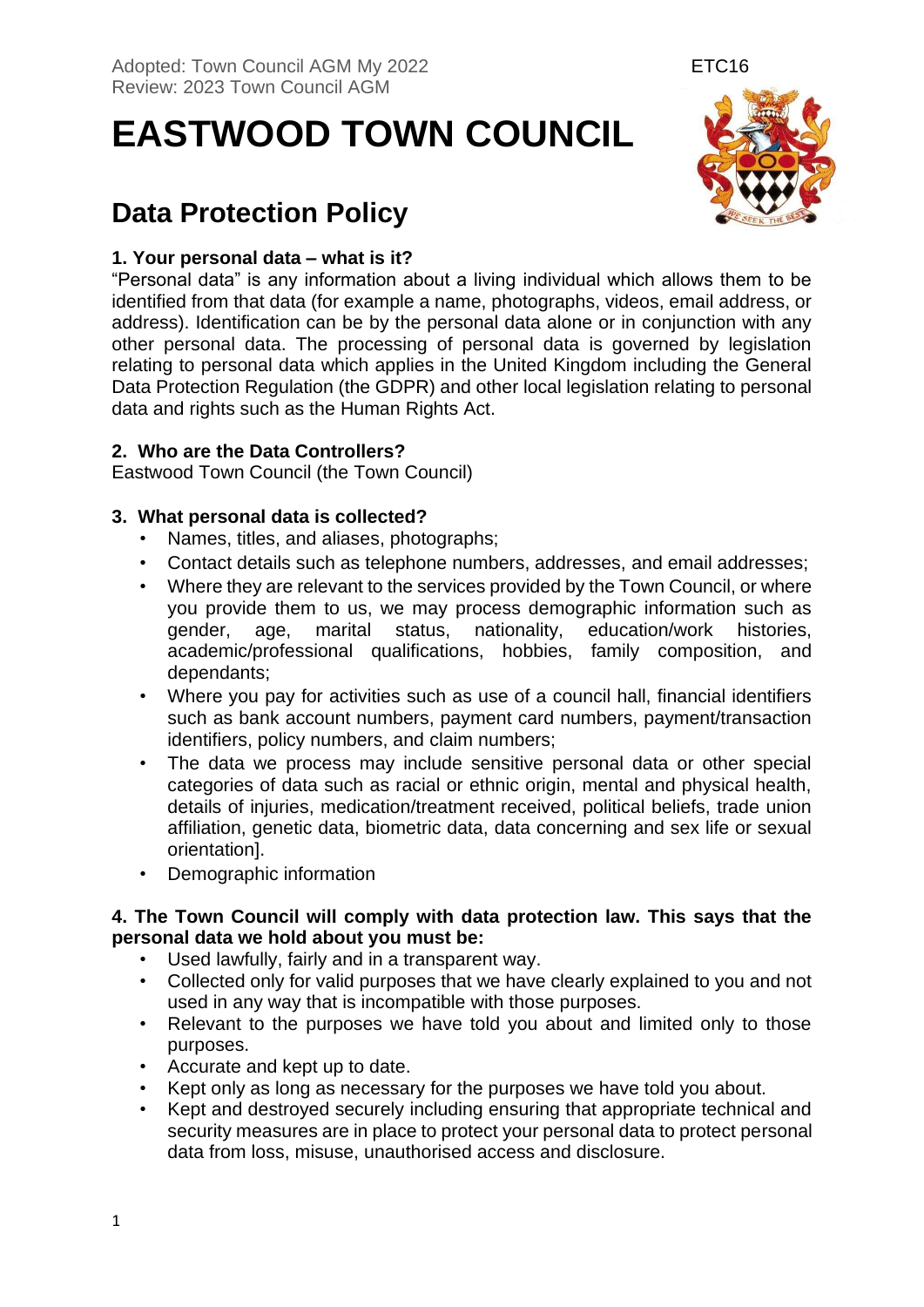We use your personal data for some or all of the following purposes:

- To deliver public services including to understand your needs to provide the services that you request and to understand what we can do for you and inform you of other relevant services;
- To confirm your identity to provide some services;
- To contact you by post, email, telephone or using social media (e.g., Facebook, Twitter, WhatsApp);
- To help us to build up a picture of how we are performing;
- To prevent and detect fraud and corruption in the use of public funds and where necessary for the law enforcement functions;
- To enable us to meet all legal and statutory obligations and powers including any delegated functions;
- To carry out comprehensive safeguarding procedures (including due diligence and complaints handling) in accordance with best safeguarding practice from time to time with the aim of ensuring that all children and adults-at-risk are provided with safe environments and generally as necessary to protect individuals from harm or injury;
- To promote the interests of the council;
- To maintain our own accounts and records;
- To seek your views, opinions or comments;
- To notify you of changes to our facilities, services, events and staff, councillors and role holders;
- To send you communications which you have requested and that may be of interest to you. These may include information about campaigns, appeals, other new projects or initiatives;
- To process relevant financial transactions including grants and payments for goods and services supplied to the council
- To allow the statistical analysis of data so we can plan the provision of services.

Our processing may also include the use of CCTV systems for the prevention and prosecution of crime.

## **5. What is the legal basis for processing your personal data?**

The Town Council is a public authority and has certain powers and duties. Most of your personal data is processed for compliance with a legal obligation which includes the discharge of the Town Council's statutory functions and powers. Sometime when exercising these powers or duties it is necessary to process personal data of residents or people using the Town Council's services. We will always take into account your interests and rights. This Privacy Policy sets out your rights and the Town Council's obligations to you in detail.

We may also process personal data if it is necessary for the performance of a contract with you, or to take steps to enter into a contract. An example of this would be processing your data in connection with the use of sports facilities, or the acceptance of an allotment tenancy.

Sometimes the use of your personal data requires your consent. We will first obtain your consent to that use.

## **6. Sharing your personal data**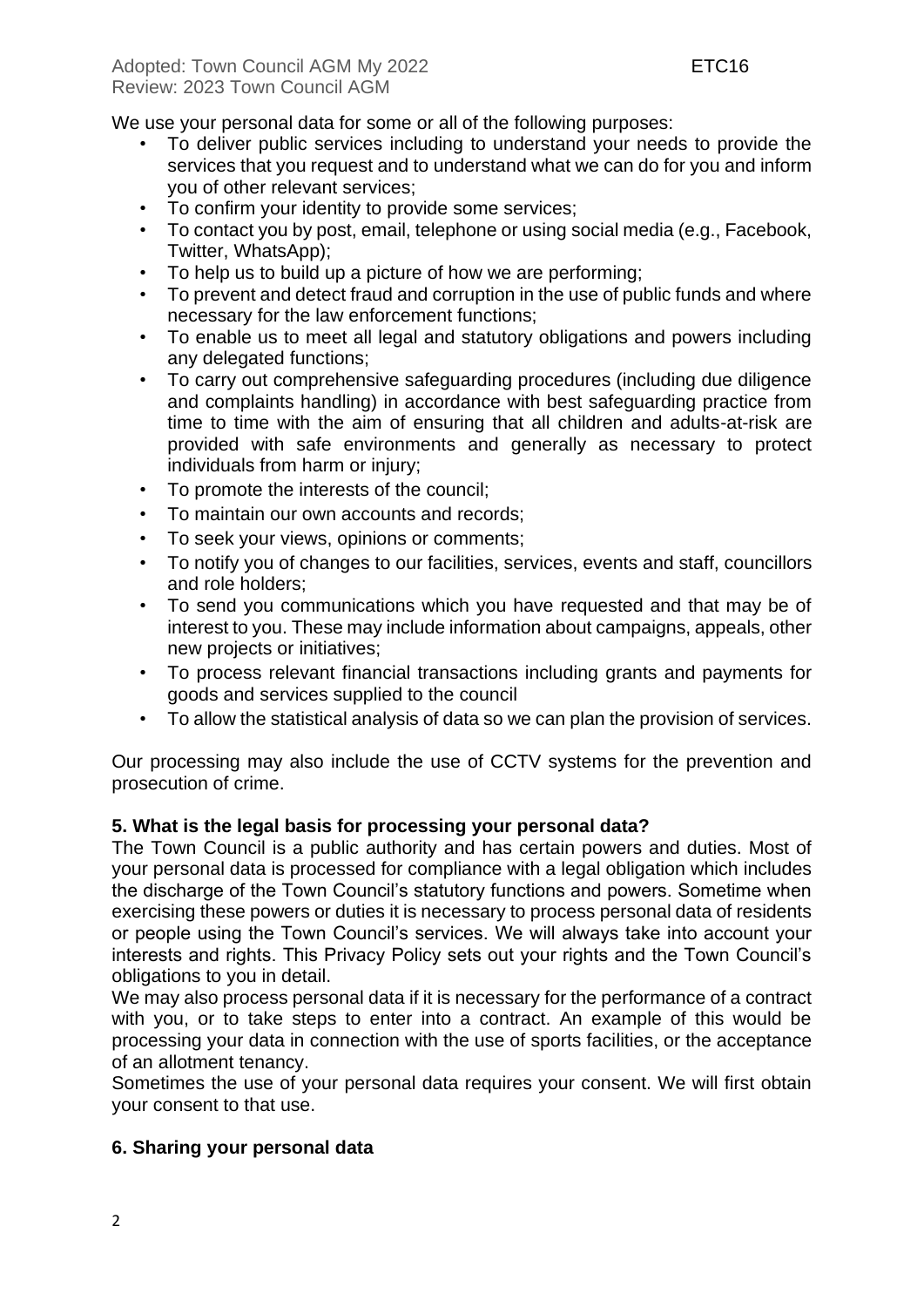The Town Council will implement appropriate security measures to protect your personal data. This section of the Privacy Policy provides information about the third parties with whom the Town Council will share your personal data. These third parties also have an obligation to put in place appropriate security measures and will be responsible to you directly for the manner in which they process and protect your personal data. It is likely that we will need to share your data with some or all of the following (but only where necessary):

• Our agents, suppliers and contractors. For example, we may ask a commercial provider to publish or distribute newsletters on our behalf, or to maintain our database software;

• On occasion, other local authorities or not for profit bodies with which we are carrying out joint ventures e.g. in relation to facilities or events for the community.

## **7. How long do we keep your personal data?**

We will keep some records permanently if we are legally required to do so. We may keep some other records for an extended period of time. For example, it is current best practice to keep financial records for a minimum period of 8 years to support HMRC audits or provide tax information. We may have legal obligations to retain some data in connection with our statutory obligations as a public authority. The Town Council is permitted to retain data in order to defend or pursue claims. In some cases the law imposes a time limit for such claims (for example 3 years for personal injury claims or 6 years for contract claims). We will retain some personal data for this purpose as long as we believe it is necessary to be able to defend or pursue a claim. In general, we will endeavour to keep data only for as long as we need it. This means that we will delete it when it is no longer needed.

# **8. Your rights and your personal data**

You have the following rights with respect to your personal data:

When exercising any of the rights listed below, in order to process your request, we may need to verify your identity for your security. In such cases we will need you to respond with proof of your identity before you can exercise these rights.

## *(i) The right to access personal data we hold on you*

At any point you can contact us to request the personal data we hold on you as well as why we have that personal data, who has access to the personal data and where we obtained the personal data from. Once we have received your request we will respond within one month.

There are no fees or charges for the first request but additional requests for the same personal data or requests which are manifestly unfounded or excessive may be subject to an administrative fee.

## *(ii) The right to correct and update the personal data we hold on you*

If the data we hold on you is out of date, incomplete or incorrect, you can inform us and your data will be updated.

## *(iii) The right to have your personal data erased*

If you feel that we should no longer be using your personal data or that we are unlawfully using your personal data, you can request that we erase the personal data we hold.

When we receive your request we will confirm whether the personal data has been deleted or the reason why it cannot be deleted (for example because we need it for to comply with a legal obligation).